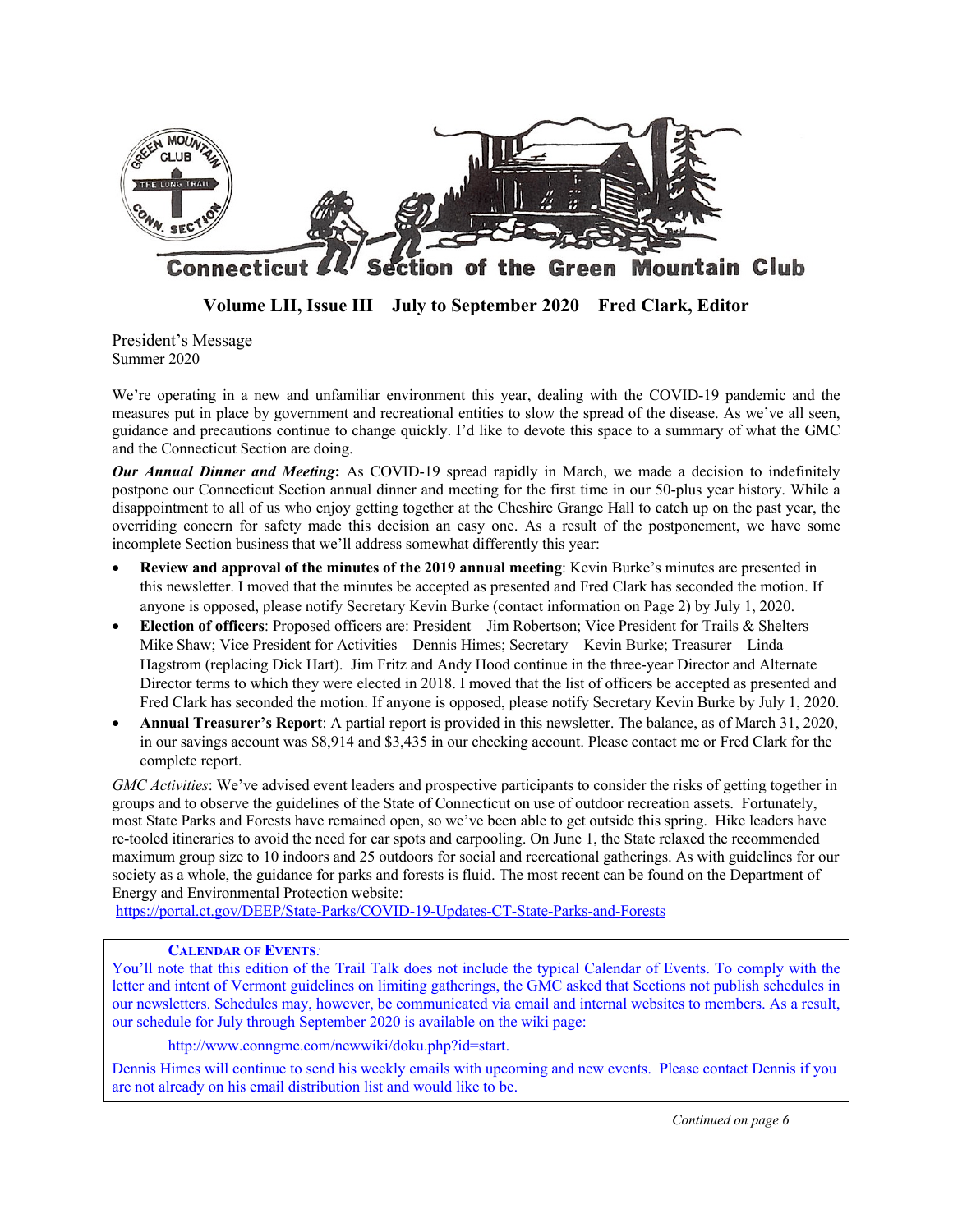#### **Green Mountain Club Information**

http://www.greenmountainclub.org (802) 244-7037

# **Connecticut Section Information** http://www.conngmc.com

# **Officers and Executive Committee**

**President: James E. Robertson** 860-633-7279 jrobert685@aol.com

**First Vice President, Trails and Shelters**: **Mike Shaw** 860-381-9130 msshaw2@mail.com

**Second Vice President, Activities: Dennis P. Himes** 860-454-8301 dennis@cookhimes.us

### **Director:**

**James Fritz** 860-221-9173 james fritz@sbcglobal.net

**Alternate Director: Andrew J. Hood** 860-646-2753 andrew.hood@snet.net

**Secretary: Kevin T. Burke** 203-729-1603 burke-kevin@sbcglobal.net

**Treasurer: Richard Hart** 203-484-9925 huntcar@att.net

**INQUIRIES:** Please direct all inquiries regarding the Connecticut Section to the President.

# **WANT TO HELP THE CONNECTICUT SECTION REDUCE EXPENSES AND SAVE TREES?**

Just send an e-mail to the Editor, requesting that you be e-mailed *Trail Talk*, rather than having it printed and mailed. You'll receive *Trail Talk* sooner, too.

# **PUBLICATION SCHEDULE:** *Trail Talk* is

published four times a year in March, June, September, and December. Articles and activity reports must be e-mailed to the editor no later than the fifth day of the month of the publication. Articles and activity reports must be sent in a Word Document in Times New Roman, font size 10. Reports sent from phones or tablets will be returned.

Editor's e-mail: fpclark1@comcast.net

**MEMBERSHIP:** When filling out an application to join or renew your membership in the Green Mountain Club, circle *Connecticut Section* on the application. You will receive, at no extra charge, the Connecticut Section's newsletter

# **DUES:**

| Individual Adult            | \$45.00 |
|-----------------------------|---------|
| Family                      | \$60.00 |
| Senior (70 or older)        | \$25.00 |
| or Limited Income           |         |
| Sponsor (Individual/Family) | \$75.00 |

Send annual dues to: Green Mountain Club 4711 Waterbury-Stowe Road Waterbury Center, VT 05677-9904

You may also join or renew online at: https://www.greenmountainclub.org/

**NEW MEMBERS:** The Connecticut Section welcomes these new members who recently joined:

David Knortz Andrew Simon

We look forward to meeting you at our upcoming events.

**SPECIAL THANKS** to members Charlotte Hitchcock and David Wells. Each issue Charlotte facilitates the e-mailing of *Trail Talk* by formatting the layout and reducing the file size; and David facilitates the mailing of *Trail Talk* by stuffing envelopes and donating the postage.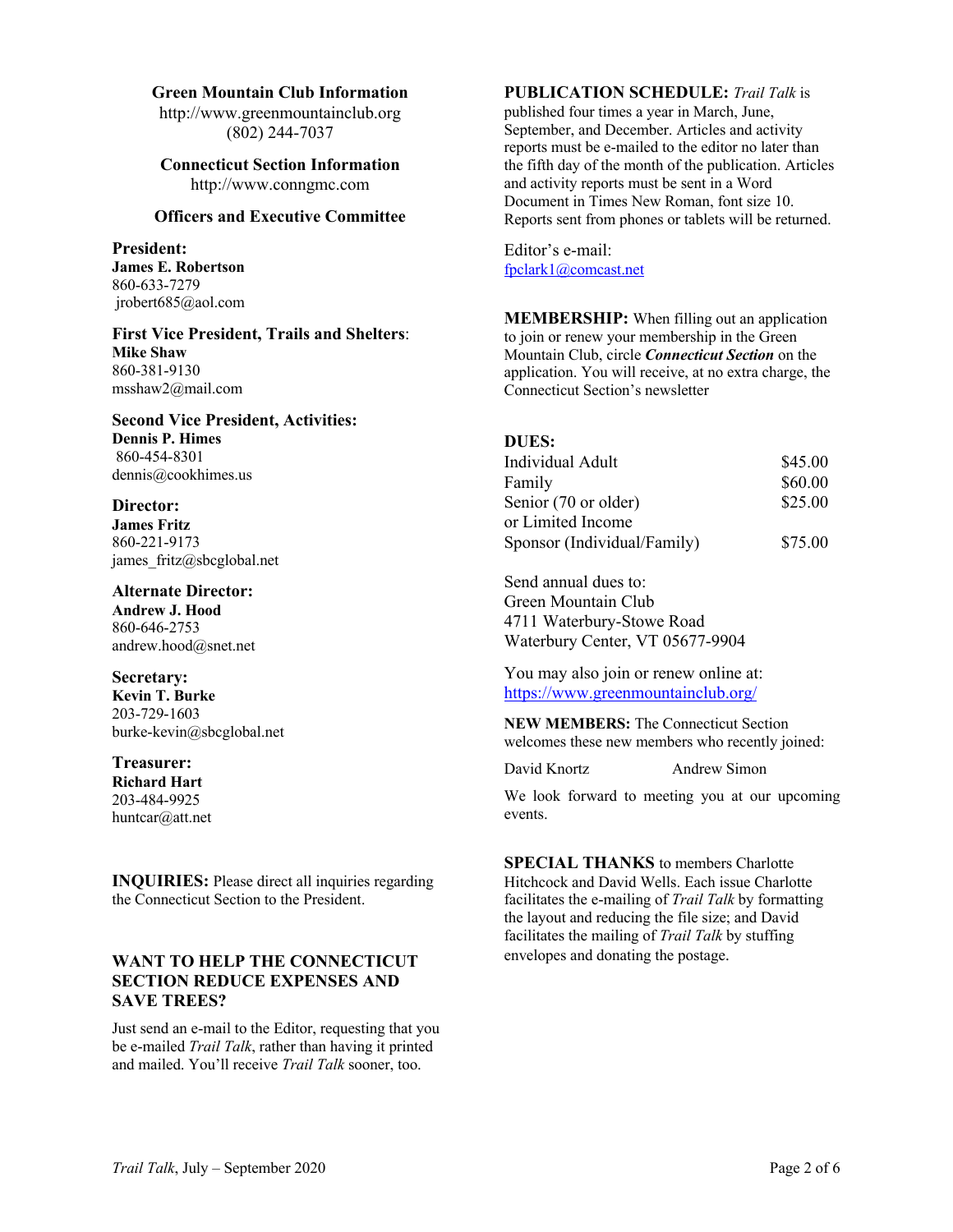### **Hiking in the age of the Coronavirus April 5, 2020 by Mandy Brink**

We rearranged our hike plans to match the rules set forth for staying safe during this coronavirus outbreak. Our first consideration was changing our plan so that we did not have to stage cars. Our second is that we had to consider a hike with options to have groups of five or less. We had six. So first we opted to hike in Pachaug but changed the hike to the Lowden Brook area where we could do a linear hike that allowed a road hike plus a wood hike option. **George Jackson** and **Linda Hagstrom** offered to do a road section, starting from the parking area right by the rhododendron sanctuary and looping to the Lowden Brook picnic area. Mandy Brink, **Don Hagstrom**, **Sarah O'Hare**, **Jim Robertson**, and I and our two four-legged hikers, **Molson** and **Bella**, started on the Pachuag Trail by the youth area, heading to Philips Pond. Lowden Brook has always been a favorite. It's a beautiful brook with its twists and turns and the trail is right on the edge of the brook for a little over a mile. It was a happy brook, babbling and running along us as we walked. At the picnic area we had a snack before heading on to Philips Pond. We were happy we got an early start because the Philips Pond area was starting to get busy by the time we arrived. We stopped there for our lunch break. After putting in 6.5 miles, we were back to the cars, to reunite with George and Linda and head to Buttonwoods for the perfect ending, a nice big ice cream cone.

# **Pachaug State Forest, Philips Pond to Hell Hollow April 20, 2020 by Mandy Brink**

The hike was rescheduled to Monday due to nasty rainy weather on Saturday. **Jim Robertson**, **Don** and **Linda Hagstrom**, **George Jackson**, **Tom** and **Patty Adams**, and our four-legged hikes, **Molson**, **Arlo**, and **Bella** met me at Philips Pond. I'm not sure if you ever heard of the song *Noah's Ark* but it has lyrics that go like this: "the animals they came on they came on by twosies twosies, elephants and kangarooies" … That is pretty much how we had to break up the group for our hike, to maintain social distancing. We broke up into groups of two and three and would trade off at trail junction points on the trail. We took the Pachaug Trail out to Hell Hollow. There was a snack time by the pond before heading on the Quinebaug Trail to loop back, again to avoid staging cars. Once back to the cars, we decided we weren't quite ready to quit, so we hiked over to check out the horse camp area. That section gave us about 6 miles for the morning. Despite the fact that it was cool, sometimes a bit gray, we decided we still had to suffer through ice cream at Buttonwoods. After that, we all headed home to warm our now cold bodies with some type of warm beverage.

# **Nehantic Trail March 18, 2020 by Sarah O'Hare**

With the coronavirus on the rise, a decision had to be made how to proceed with this hike. Originally planned for both the Nehantic and Pachaug Trails with a car shuttle, it was changed to an out and back on the Nehantic Trail, so no ride sharing was needed. Anxious to break free from our isolation at home, **Jim Robertson** and **Molson**, **Mark Blanchard**, **Fred Clark**, **Don Hagstrom**, **Jeff** and **Margaret Duenges**, and I met at the entrance to Hopeville Pond State Park.

Our morning on the trail was a delight for the senses. An occasional grove of white pines gave off that unmistakable pine fragrance and the evergreen needles cushioned our footfalls. A farm field, anticipated as our lunch spot, had been freshly fertilized. So powerfully aromatic it was that we had to continue along some distance to find a more suitable dining atmosphere. At this time, fit bits and phones were checked. The averaged miles suggested that it was a good turn around point. So back we hiked. Don, Jim and Molson took an unmarked trail they saw earlier, thinking it may have been a short cut around a rock outcrop. Apparently, it was, as the rest of us met up with them later. We followed the now familiar trail back, crossing a few roads, passing low lying wet areas, through the aromatic pine forests and then found ourselves back at Hopeville Pond State Park. The phone and fit bits were again averaged and we found that we had hiked approximately seven miles.

Not quite ready to head back into our quarantine status, we all headed over to nearby Buttonwoods for ice cream. The farm fields here, too, had been recently fertilized. However, we were able to overcome the odor to enjoy the wonderfully smooth and sweet ice cream treats, the perfect way to end a day of hiking.

### **Rocky Neck Extension Loop Hike May 2, 2020 by Mandy Brink**

We had exactly five for our hike, just making the social distancing cut off. **Jim Robertson**, **Kerry Robertson**, **Rob** and **Marianne Valley**, and 4-legged hikers, **Bella**, **Molson**, and **Alba**, joined me. It was a bit of a muddy start. It was not long before Rob took off his sandals and continued to do the rest of the hike in his bare feet. For those of you who have never hiked with Rob, it is amazing the terrain he will cover in bare feet. We stopped at Tony's Nose Overlook for a beautiful view of the bay. We stepped down a few rocks and Jim announced that we were on Tony's Chin. I thought he was completely serious about this until I learned a few days later that he had just made that part up. He figured since Mt. Mansfield had a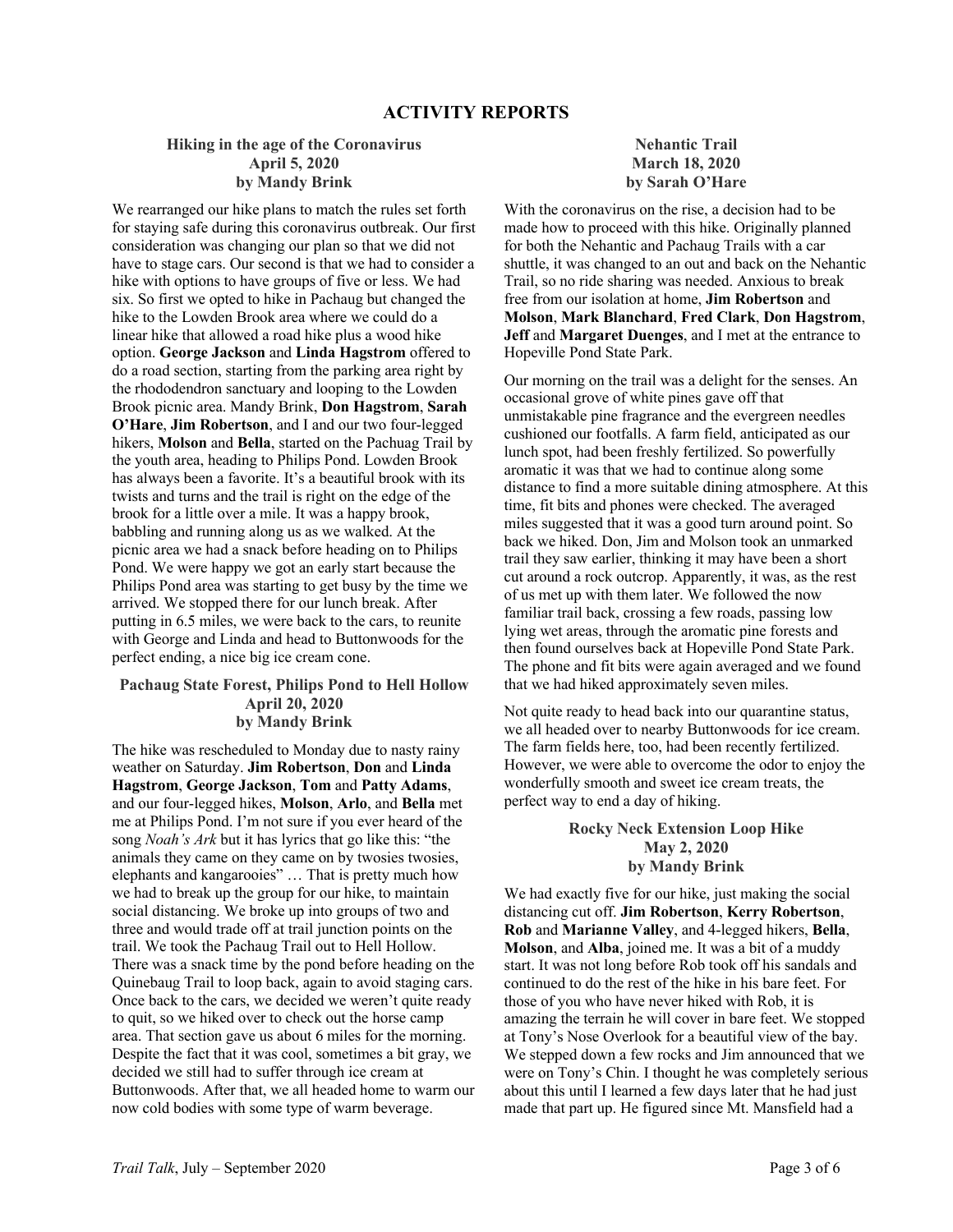nose and chin and Sleeping Giant had a nose and chin, so should Tony's Nose overlook. From there we hiked to the pavilion and had a nice snack break in a grassy area near the beach. What a view this day. Sunshine glimmering on the water giving us a nature's show of varying colors on the water. Alba practiced her agility skills by hopping up on the stone wall and trying to decide if it was wise to jump over the other side. What we failed to notice was the sign in this area that said no pets. Luckily for us, we were made aware of this restriction on the way out by a ranger. He was nice about it as the restriction had just started the day before. Over the bridge we went and back to our loop trail for the hike out. The trail was getting busy with hikers and dogs as we got out to our cars. These days it is better to go early for hiking. We did about 3.5 miles.

# **Burr Pond State Park April 22, 2020 by Sarah O'Hare**

Today is the 50<sup>th</sup> anniversary of Earth Day. It appeared that Mother Nature was in quite a mood this morning, trying to reclaim her grip on winter. She gave us a very cold morning with thick clouds, blustery wind, snowing at times, sun at times, a little warmth, no wind, more wind and then snow again. Mother Nature's tempestuous mood was not going to deter Dave Amidon and me from our hike. We set off in a counter-clockwise direction on the Walcott Trail, a loop trail around Burr Pond, through forest of mountain laurel and hemlock. At the southern end of the pond, we took a detour onto the Muir/Walcott Connector Trail. Here, the trail became more of a challenge as we climbed over and around rocks. Two trilliums were hesitant in opening their blossoms, seemingly waiting for a more favorable day.

At the end of this connector trail, we turned west onto the Walcott Trail. A side trail through a tunnel of mountain laurel beckoned for exploration of the peninsula that jutted out into the pond. If not for the gusty winds, it would have been a fine spot for a picnic. Retracing our steps back to the Walcott Trail, we began heading east to complete our loop around the pond. Once back at the park, with its sandy beach and picnic area, we stopped at the picnic grove to have lunch. Dave shared memories of sunny days here, paddling this pond with his wife. While we ate, a pair of geese and their seven hatchlings, so small were they, their wings barely more than nubs, climbed out of the water. It was a wonder that the goslings weren't blown like tiny tumbleweeds through the park. When our fingers became cold enough to lose feeling, it was time to get back to our cars and crank up the heat. It was then, at last, when Mother Nature began to release her grip on winter. The clouds parted and the sun shone.

Usually the drive home from a hike is uneventful but today it was quite the opposite. While driving down Rte. 44, a black bear was munching grass along the side of the road. Of course, I stopped and observed, until it eventually turned into the woods. It was a great way to end an enjoyable morning on the trail.

### **Buckingham Reservoir & Case Mountain Recreation Area April 25, 2020 by Jim Robertson**

We moved this hike by a day due to a forecast for poor weather on the 26th. **Sarah O'Hare** and **Don** and **Linda Hagstrom** joined leader Jim Robertson for a walk that totaled about 8.5 miles. On a beautiful Spring Saturday, we got an early start from Coop Road off Hebron Avenue, finding the parking area already full and cars starting to line the road. A level road walk led to the trail along the east shoreline of Buckingham Reservoir, owned by the Manchester Water District but located in Glastonbury. We wound our way north, pleasantly surprised to find that a normally muddy section of trail had dried nicely, apparently due to recent Connecticut DEEP removal of a beaver dam that had flooded the marsh adjacent to the trail in previous years. Our walk continued onto the Shenipsit Trail that led us to Lookout Mountain in the Case Mountain Recreation Area. There we stopped for lunch, maintaining social distances of at least six feet, and enjoyed nice western views of Hartford and the hills and mountains beyond.

Any trip to this area requires a stop at *The Chimney*, a remnant of a long-gone building on the Gray/White Trail. The structural integrity of the stonework and mortar were confirmed, and the box wire was verified to still be in place. We continued south, eventually reaching Buckingham Reservoir again. This time we followed the west shore trail down to the sunny opening by the dam. Unfortunately, two unleashed, unruly dogs coming from the opposite direction got Molson stirred up into a few loud barks, but he quickly put the incident out of mind. We were not so quick to let go, however, as the dogs' owners were surly when we suggested they control their animals.

The walk down and across the outlet stream provided good views of the dam spillway, flowing with more water than I ever recall seeing. A steep climb back up to the dirt road for the pleasant walk back to our cars finished the outing. But by 2 pm, we found crowds of people in the parking area, and Coop Road was completely lined with parked cars. Many folks were outside, attempting to shake off the COVID isolation and restrictions.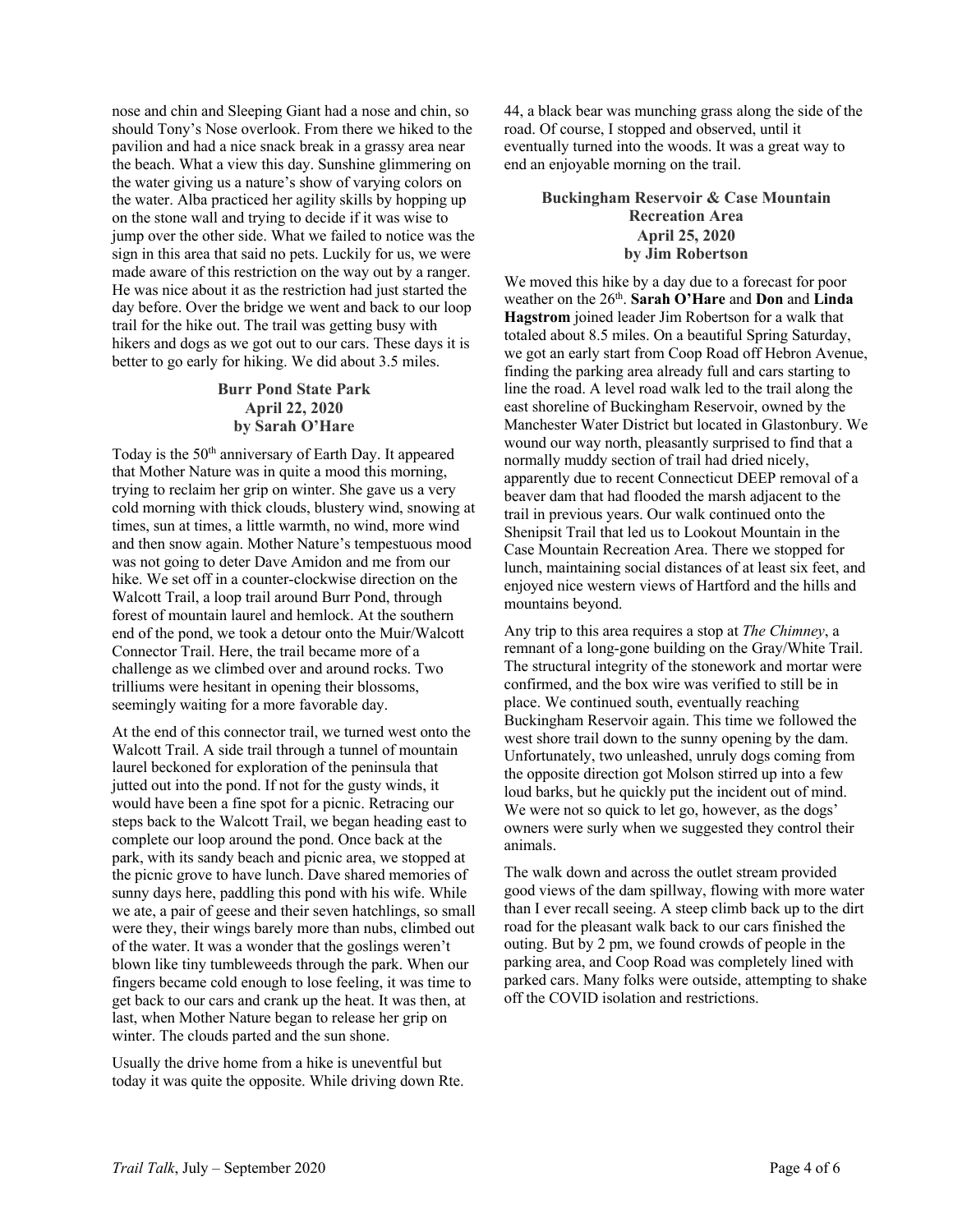**Minutes of the 50th Annual Meeting of the Connecticut Section of the Green Mountain Club at the Cheshire Grange, Saturday, March 30, 2019**

The meeting was called to order by Jim Robertson at 7:03 pm.

### **Kevin Burke, Secretary:**

- Read the minutes taken at the 2018 meeting.
- A motion was made and seconded to approve these minutes. The motion was approved.
- Current membership: 100 family members, and 80 Individual members.

#### **Dick Hart, Treasurer:**

- Presented the treasurer's report from March 24, 2018 to March 29, 2019.
- Income from dues and the annual meeting totaled \$2,572.50.
- Expenses to publish and mail Trail Talk, stamps, trail maintenance expenses, Annual Dinner, gifts for Annual Dinner, Dave Hardy memorial contribution, Mt. Bromley Fire tower contribution, and copies totaled \$\$2,254.06.
- Ending bank account balances on March 29, 2019 were \$2,351.61 (checking) and \$8,911.67 (savings). Interest earned on savings account was \$2.67.

#### **Mike Shaw, First V.P., Trails and Shelters**

- Led 4 maintenance trips (2 Spring, 2 Fall).
- 10 workers participated.
- Brushing, water bars, pruning, blazing and blowdown removal.
- Said that dates have been set for 2019 Spring trips.

#### **Dennis Himes, Second V.P., Activities:**

- Reported that there were 28 day-hikes, 5 paddles, and 7 backpacks covering 31 days.
- There were 2 winter weekends in the Catskill and White Mountains.
- Grand Canyon adventure
- There were 8 leaders and coleaders.
- Trail Magic Day was once again performed at Kelley Stand Road and was greatly enjoyed by both the recipients and the magic providers!

#### **Jim Fritz, Director and Liaison to GMC:**

• Reported on the highlights of the GMC's status and activities. The themes include: Operational Excellence

Protecting and managing the trail resource Engagement and Inclusion

Strengthen our sections, membership, and volunteers

• The 109th annual meeting is to be held at Windridge Camp, Roxbury, Vt., May 31-June 2, hosted by the Montpelier Section

### **Fred Clark, Editor, Trail Talk:**

- Introduced as the new Trail Talk editor, filling the big shoes of his predecessor, Carol A. Langley
- More people are choosing to have Trail Talk emailed to them. Paper copies currently being mailed: 53. This is down from 66.
- Acknowledged the valuable assistance of Charlotte Hitchcock and Dave Wells in getting Trail Talk e-mailed and mailed.

#### **Jim Robertson, President, Connecticut Section:**

#### **Old Business:**

• None

#### **New Business:**

- Introduced Tom Candon, Green Mountain Club President, and Michael DeBonis, Green Mountain Club Executive Director.
- Recognized long-time members in attendance: Joe Kekacs, Rosemary Miller, and Ross Landis.
- Gave special thanks to Carol Langley for purchasing very nice commemorative mugs celebrating the Connecticut Section's 50th anniversary.
- Election of officers to serve until next Annual Meeting:

Motions were made and seconded to nominate the following people for the following offices: President Jim Robertson First Vice President, Trails and Shelters

Mike Shaw

Second Vice President, Activities Dennis Himes Secretary Kevin Burke Treasurer Dick Hart The motion was unanimously approved.

#### **Guest speakers:**

### **Tom Candon, GMC President:**

- Budget is balanced.
- Capital budget is fixed to 2030.
- Is working on getting more people in the 25-45-year-old age group to join and get involved.